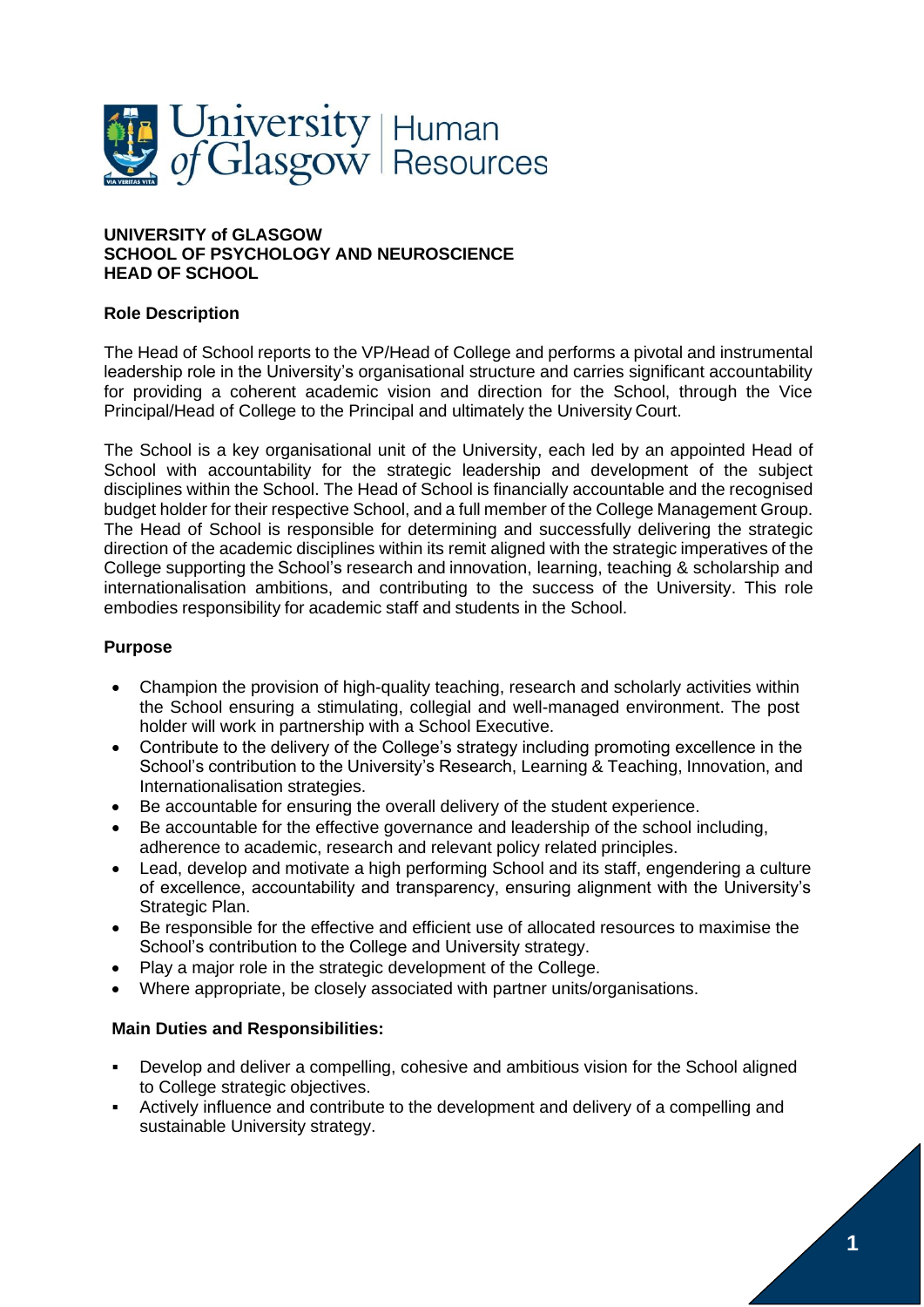- Manage the School's academic, physical and financial resources to maximise its contribution to the growth and success of the University
- Provide academic leadership and direction to the School, embracing the range of subject disciplines represented in the School, by providing a coherent academic vision and direction accordingly.
- Lead, develop and motivate a high performing School and its staff, engendering a culture of excellence, accountability and transparency, including responsibility for the career development and performance management of staff within the school.
- Attract, manage and retain staff to achieve academic excellence, supported by Performance and Development Review processes, and contribute to the successful development of the School and the College.
- Identify, promote and contribute resources to developing the School's research strengths and broader research portfolio. This will include identifying and supporting opportunities for research and programme developments internally, externally and internationally, both within existing funding streams, and where possible, through multi-disciplinary collaboration.
- Formulate and implement local aspects of the Learning & Teaching strategy which enhance the quality of the provision, ensuring that students are engaged fully and that the quality assurance of all provision is carried out in line with University policies.
- Promote engagement of students in critical evaluation of the education provision on an ongoing basis, taking cognisance of the needs of the diverse student body.
- Ensure academic staff in the School design, develop and deliver (undergraduate and postgraduate) degree programmes and relevant courses for agreed interdisciplinary degree programmes to the necessary standards.
- Actively develop and promote the School's international academic profile and enhance its international recruitment and partnership development in line with the University's Internationalisation strategy.
- Develop School strategies and associated financial and operational plans in partnership with staff and the VP/Head of College; to allocate School resources accordingly, with clear objectives, targets and associated measurements.
- Support cross-School and College developments in research, teaching, innovation and internationalisation.
- Support and promote innovation between the University and society and industry through appropriate mechanisms to encourage, develop and deliver collaborative and commercial activity.
- Ensure close links are maintained with the relevant professional, statutory and regulatory bodies and that the School meets the required quality, accreditation training and development needs of the professions.
- Encourage, support and facilitate entrepreneurial activity, identifying and pursuing external funding and income–generating activities for the School.
- Ensure that all relevant University policies and procedures are communicated across the School.
- Forge and maintain external relations essential to the School's business, promoting the University as required to external bodies and organisations and enhancing its reputation, profile and influence in Scottish, UK and international forums.
- Act as an ambassador for the School and College raising its profile externally including internationally and embodying good practice.
- Deputise, when required, for the Head of College, in connection with College business.